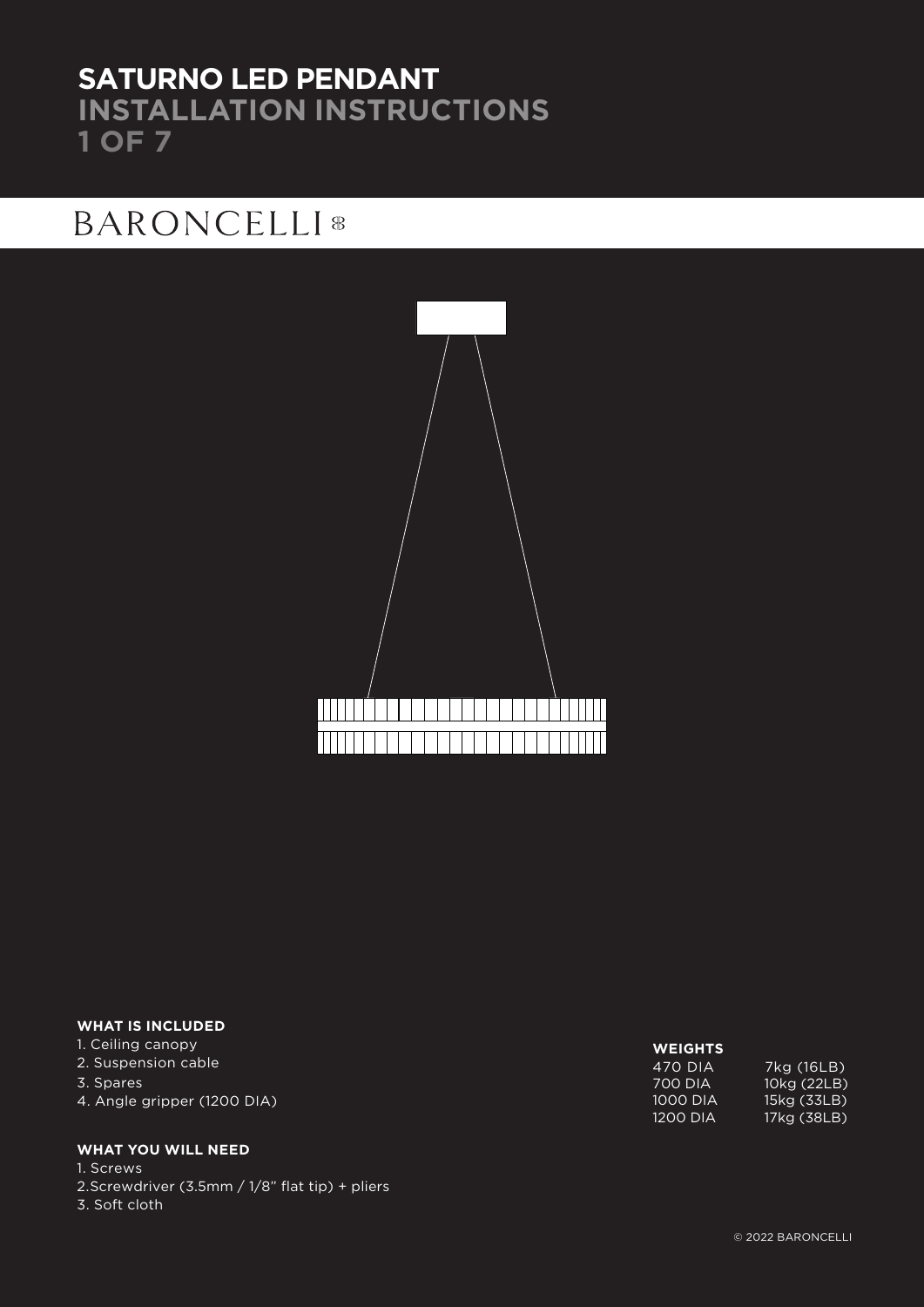### **SATURNO LED PENDANT INSTALLATION INSTRUCTIONS 2OF 7**

## **BARONCELLI**<sup>8</sup>

### **\*ENSURE THE MAINS POWER IS TURNED OFF UNTIL FINAL TEST**



### **\*ENSURE ANY ELECTRICAL WORK IS CARRIED OUT BY A QUALIFIED ELECTRICIAN**



### **STEP 1**

Securely fix the ceiling plate into a ceiling beam/joist (or Junction box for US) using a minimum of 2 fixings. Ensure the fixings are capable of taking the relevant weight. Connect main to power supply.

NOTE: SCREW FIXINGS ARE NOT SUPPLIED



### **STEP 2**

Silde a glass trihedron on with the point facing towards the centre of the frame. Secure in place using a ball / barrel fixing.

MURANO | NEW YORK | LONDON © 2022 BARONCELLI BARONCELLI.COM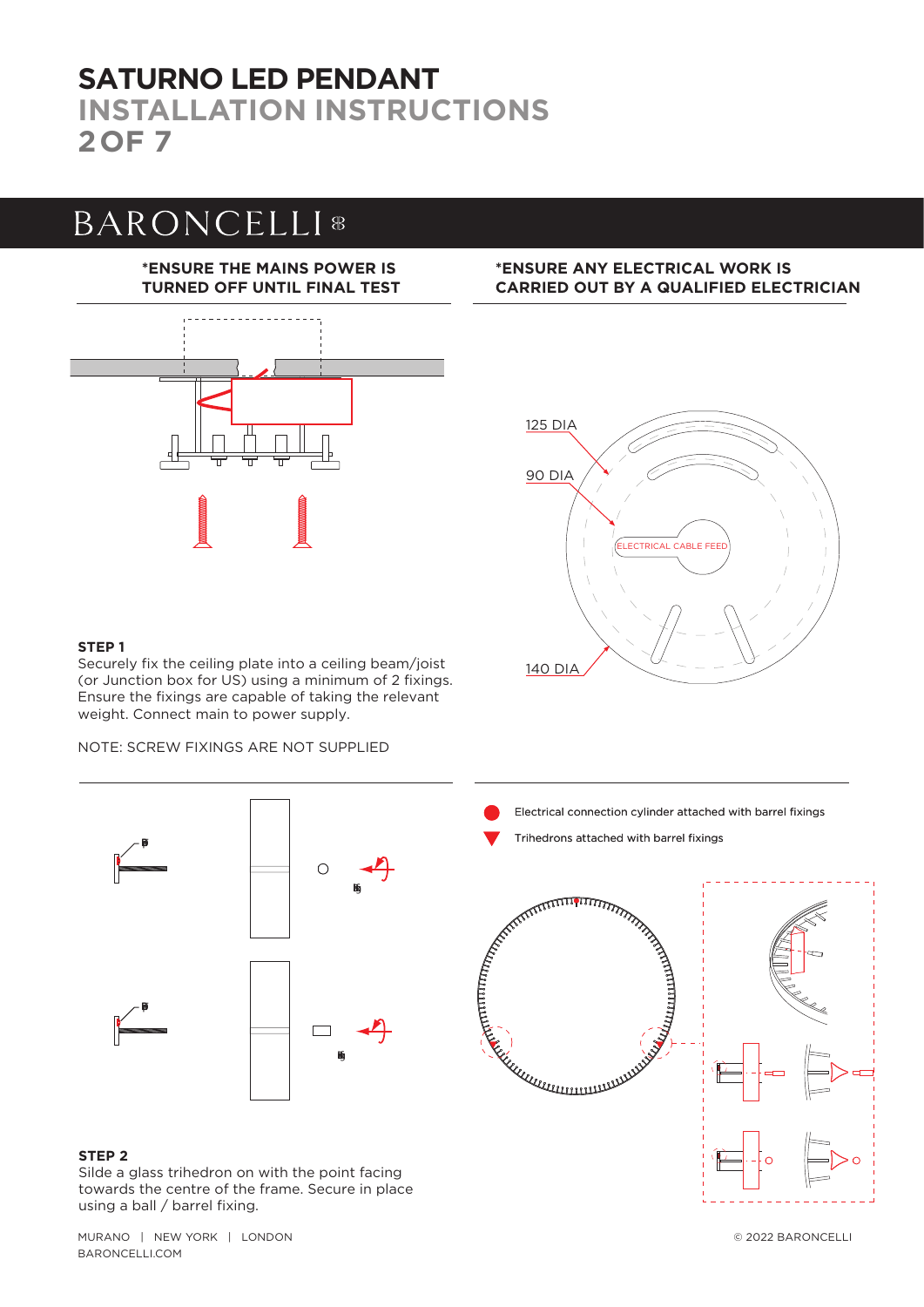### **SATURNO LED PENDANT INSTALLATION INSTRUCTIONS 3OF 7**

# **BARONCELLI**<sup>8</sup>





### **STEP 3**

Pass a suspension cable up through each barrel fixing. The barrel fixing must be oriented such that the cable hole is pointing up/down, the fixing may therefore require loosening slightly to achieve this.

#### **STEP 4**

Ensure the LED tape is positioned above the pins and electrical connection feed is located at upper part of the cylinder. Attach O rings to the electric cable. Pass the corresponding suspension cable through the O rings.



#### **STEP 5**

Pass three suspension cables up through the ceiling canopy and into the gripper units. Tighten screw caps to lock grippers.



#### **GRIPPER AND SAFETY CAP**

Each gripper will have a safety cap which needs to be unscrewed a little in order to allow the cable to pass through. To shorten a cable simply feed the cable back up into the gripper. To lengthen a cable push the loosened cap upwards and the gripper will disengage allowing the cable to pass through it.

MURANO | NEW YORK | LONDON BARONCELLI.COM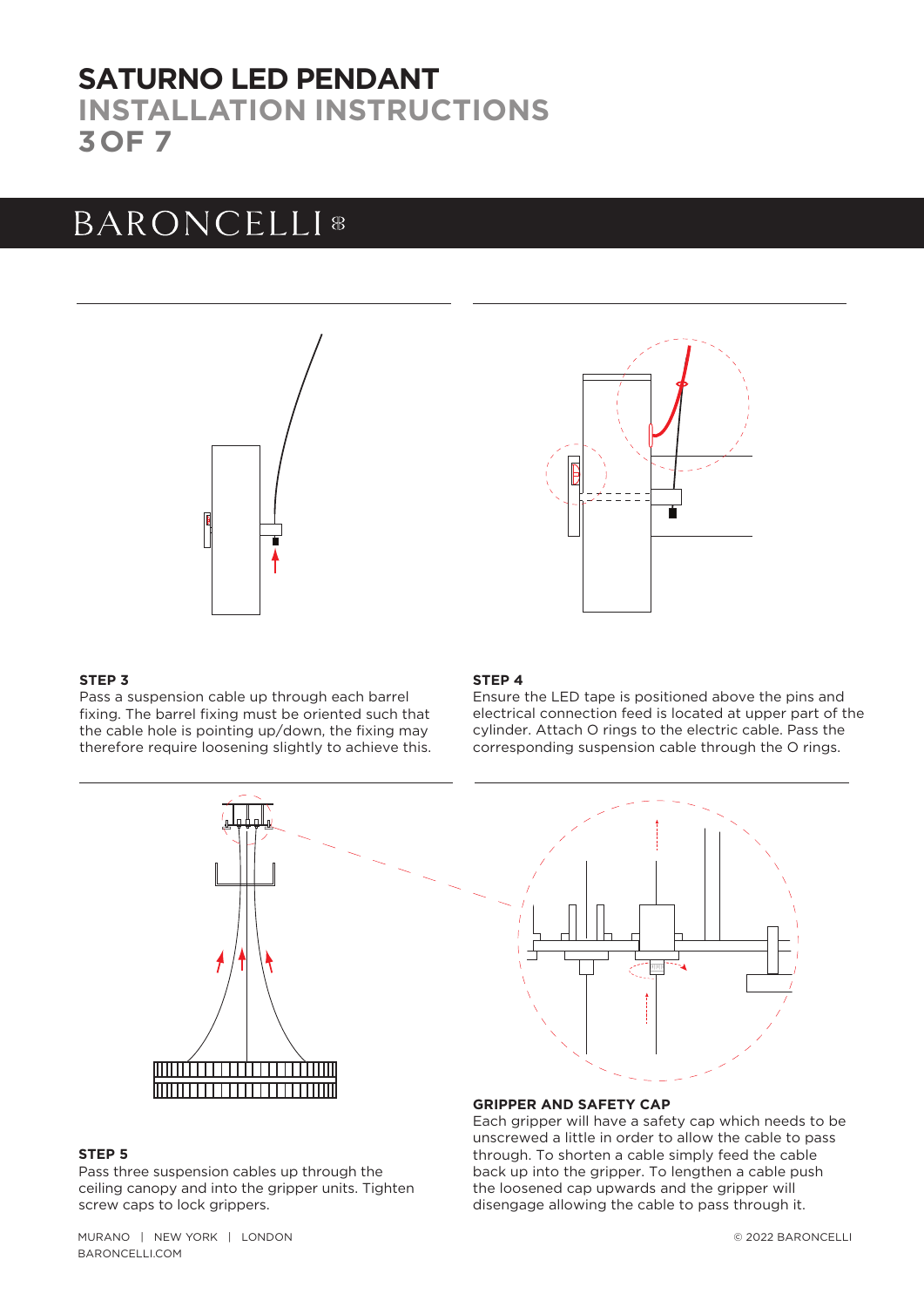### **SATURNO PENDANT INSTALLATION INSTRUCTIONS 4OF 7**

## **BARONCELLI**<sup>8</sup>





### **LEVELING**

Pre measure the desired height and use tapes for indications.

### **STEP 7**

Make connection to the driver. Test light and raise the canopy to cover.



#### **DROP LENGTH ADJUSTMENT FOR 1200 DIA SATURNO**

If overall drop required to be short, use the enclosed angle grippers for enabling the length.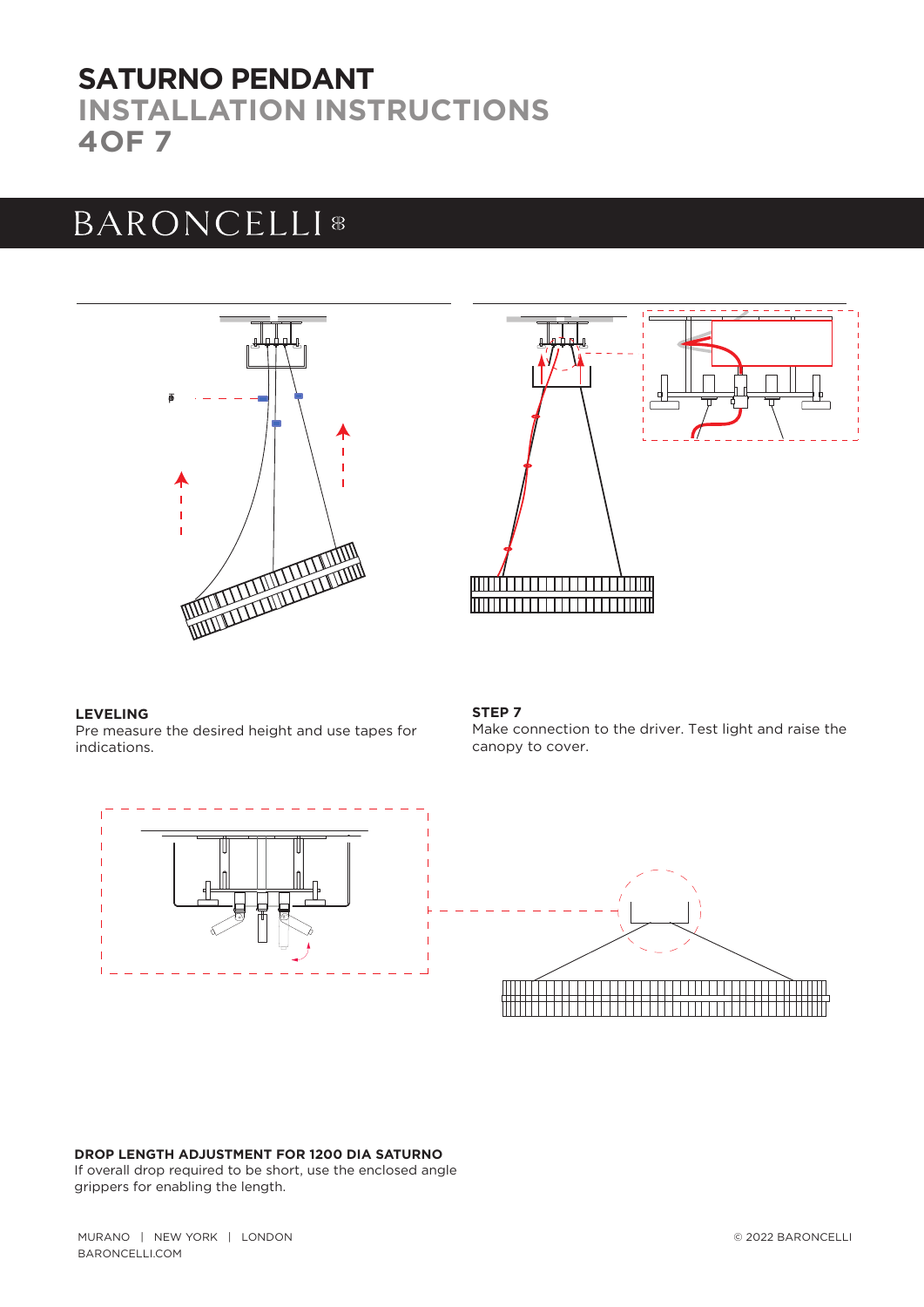### **5 OF 7 OPERATION AND MAINTENANCE \*ENSURE ANY ELECTRICAL WORK IS CARRIED OUT BY A QUALIFIED ELECTRICIAN\***

# **BARONCELLI**<sup>8</sup>





#### **GLASS CLEANING** Glass elements should be carefully cleaned using a soft cloth.

#### **METAL CLEANING** Carefully clean metal surfaces using a soft cloth and no liquid.





### **LED TAPE**

Do not touch or put pressure on the LED tape.

77777777777777777

### **HANDLING**

Hold ring flat at all times, do not hold at an angle from the glass as this will put pressure on the LED tape.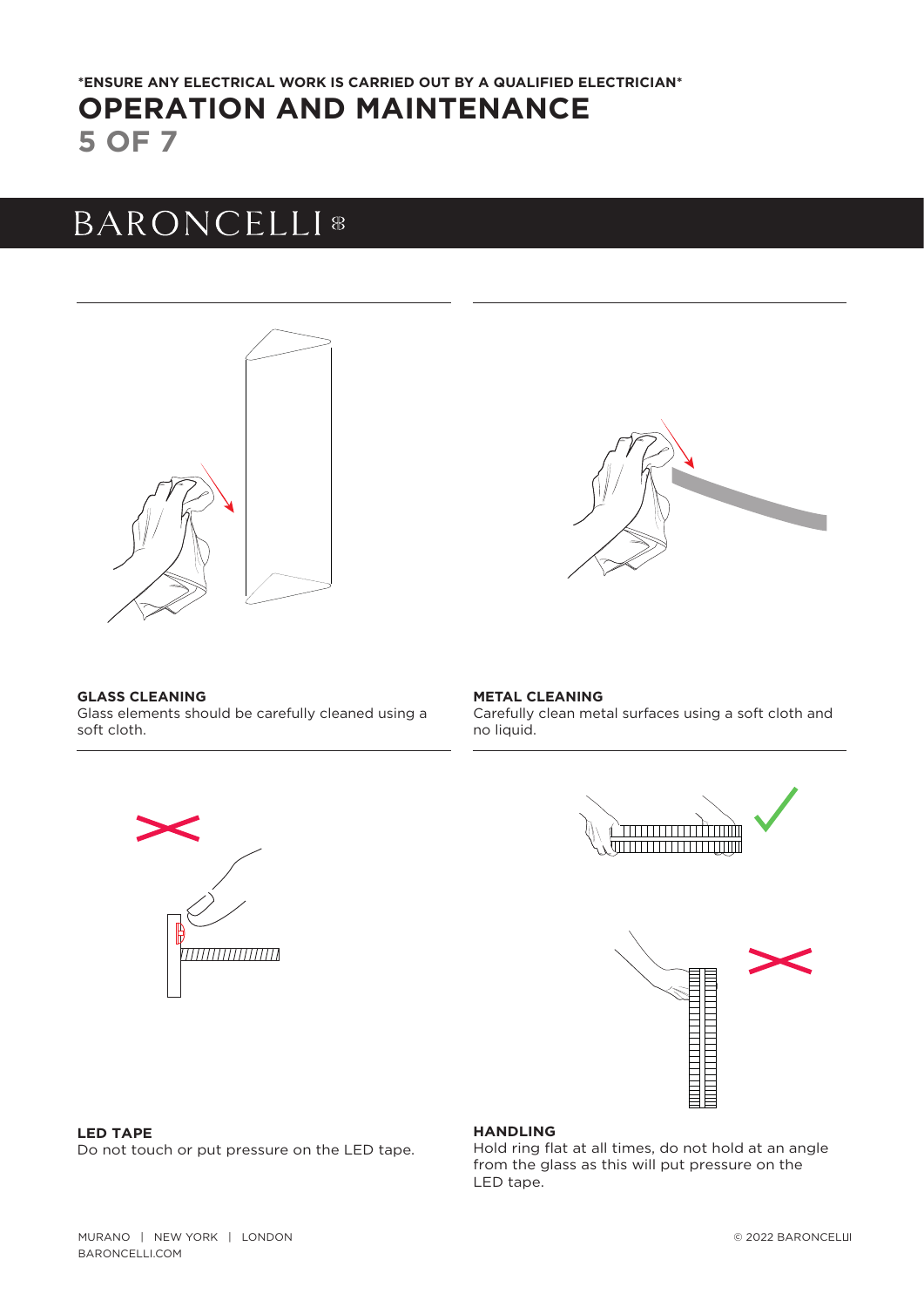### **OPERATION AND MAINTENANCE**

**\*ENSURE ANY ELECTRICAL WORK IS CARRIED OUT BY A QUALIFIED ELECTRICIAN\***

**6OF 7**

## **BARONCELLI**<sup>8</sup>



### **PHOTOGRAPH THE BREAKAGE**

Ensure a clear side on image with a measuring tape along the breakage for scale is taken.

#### **IDENTIFY MATCHING COMPONENT**  If possible, find matching component to take measurments from. i.e an arm or a cup.